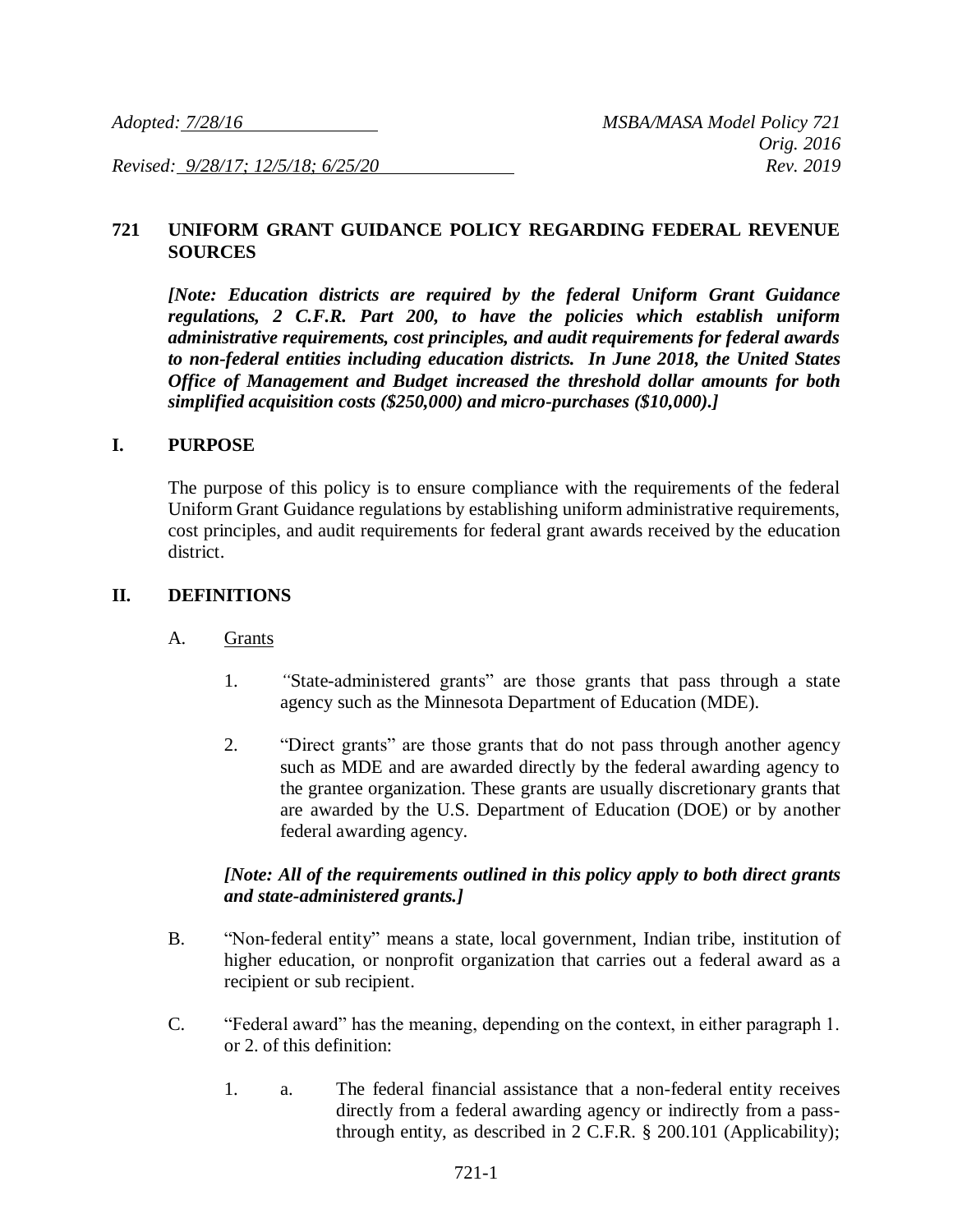or

- b. The cost-reimbursement contract under the federal Acquisition Regulations that a non-federal entity receives directly from a federal awarding agency or indirectly from a pass-through entity, as described in 2 C.F.R. § 200.101 (Applicability).
- 2. The instrument setting forth the terms and conditions. The instrument is the grant agreement, cooperative agreement, other agreement for assistance covered in paragraph (b) of 2 C.F.R. § 200.40 (Federal Financial Assistance), or the cost-reimbursement contract awarded under the federal Acquisition Regulations.
- 3. "Federal award" does not include other contracts that a federal agency uses to buy goods or services from a contractor or a contract to operate federalgovernment-owned, contractor-operated facilities.
- D. "Contract" means a legal instrument by which a non-federal entity purchases property or services needed to carry out the project or program under a federal award. The term, as used in 2 C.F.R. Part 200, does not include a legal instrument, even if the non-federal entity considers it a contract, when the substance of the transaction meets the definition of a federal award or subaward.
- E. Procurement Methods
	- 1. "Procurement by micro-purchase" is the acquisition of supplies or services, the aggregate dollar amount of which does not exceed the micro-purchase threshold (generally \$10,000, except as otherwise discussed in 48 C.F.R. Subpart 2.1 or as periodically adjusted for inflation).
	- 2. "Procurement by small purchase procedures" are those relatively simple and informal procurement methods for securing services, supplies, or other property that do not cost more than \$250,000 (periodically adjusted for inflation).
	- 3. "Procurement by sealed bids (formal advertising)" is a publicly solicited and a firm, fixed-price contract (lump sum or unit price) awarded to the responsible bidder whose bid, conforming to all the material terms and conditions of the invitation for bids, is the lowest in price.
	- 4. "Procurement by competitive proposals" is normally conducted with more than one source submitting an offer, and either a fixed-price or costreimbursement type contract is awarded. Competitive proposals are generally used when conditions are not appropriate for the use of sealed bids.
	- 5. "Procurement by noncompetitive proposals" is procurement through solicitation of a proposal from only one source.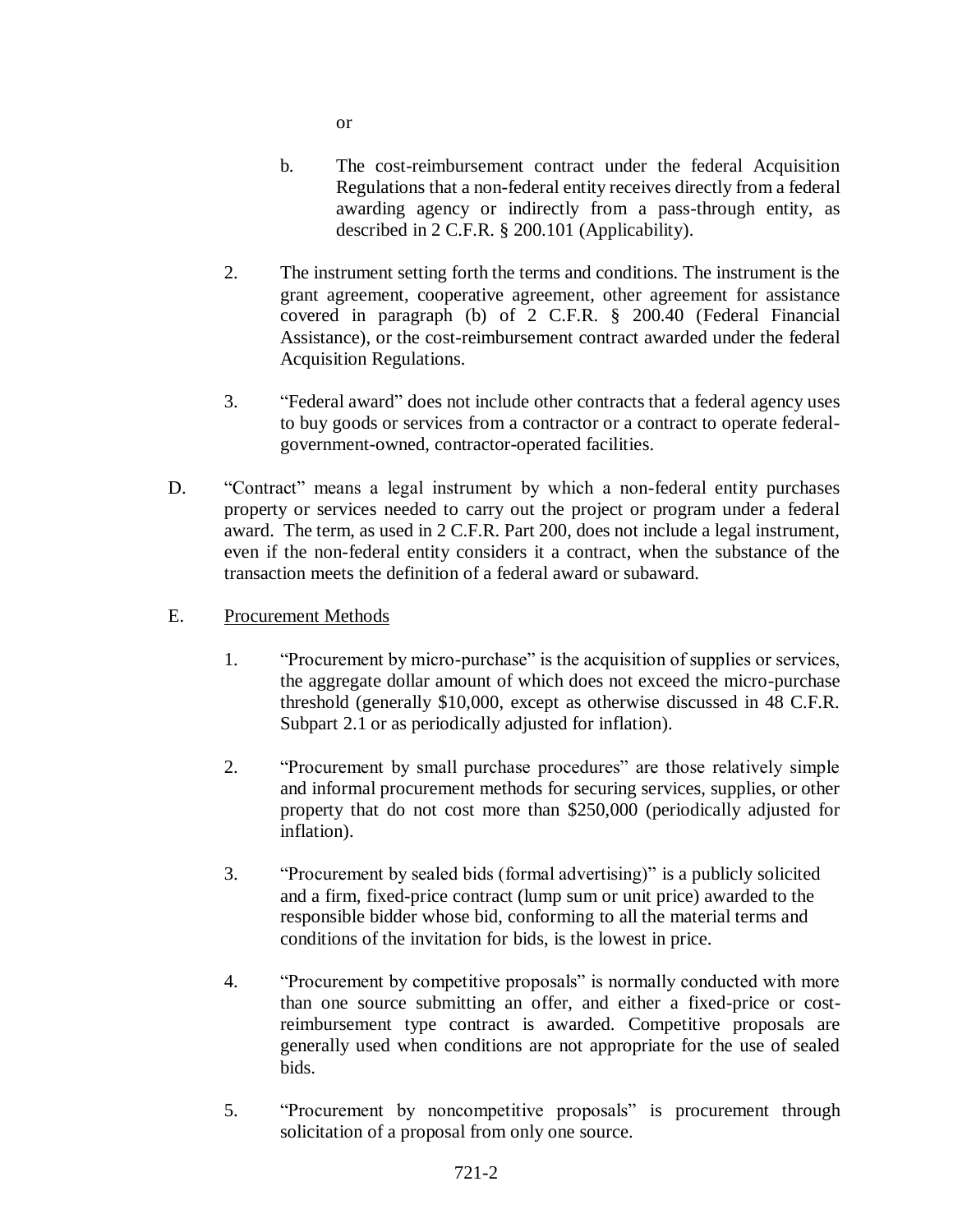- F. "Equipment" means tangible personal property (including information technology systems) having a useful life of more than one year and a per-unit acquisition cost which exceeds the lesser of the capitalization level established by the non-federal entity for financial statement purposes, or \$5,000.
- G. "Compensation for personal services" includes all remuneration, paid currently or accrued, for services of employees rendered during the period of performance under the federal award, including, but not necessarily limited to, wages and salaries. Compensation for personal services may also include fringe benefits which are addressed in 2 C.F.R. § 200.431 (Compensation - Fringe Benefits).
- H. "Post-retirement health plans" refer to costs of health insurance or health services not included in a pension plan covered by 2 C.F.R. § 200.431(g) for retirees and their spouses, dependents, and survivors.
- I. "Severance pay" is a payment in addition to regular salaries and wages by the nonfederal entities to workers whose employment is being terminated.
- J. "Direct costs" are those costs that can be identified specifically with a particular final cost objective, such as a federal award, or other internally or externally funded activity, or that can be directly assigned to such activities relatively easily with a high degree of accuracy.
- K. "Relocation costs" are costs incident to the permanent change of duty assignment (for an indefinite period or for a stated period not less than 12 months) of an existing employee or upon recruitment of a new employee.
- L. "Travel costs" are the expenses for transportation, lodging, subsistence, and related items incurred by employees who are in travel status on official business of the education district.

## **III. CONFLICT OF INTEREST**

A. Employee Conflict of Interest. No employee, officer, or agent may participate in the selection, award, or administration of a contract supported by a federal award if he or she has a real or apparent conflict of interest. Such a conflict of interest would arise when the employee, officer, or agent, any member of his or her immediate family, his or her partner, or an organization which employs or is about to employ any of the parties indicated herein, has a financial or other interest in or a tangible personal benefit from a firm considered for a contract. The employees, officers, and agents of the education district may neither solicit nor accept gratuities, favors, or anything of monetary value from contractors or parties to subcontracts. However, the education district may set standards for situations in which the financial interest is not substantial or the gift is an unsolicited item of nominal value. The standards of conduct must provide for disciplinary actions to be applied for violations of such standards by employees, officers, or agents of the education district.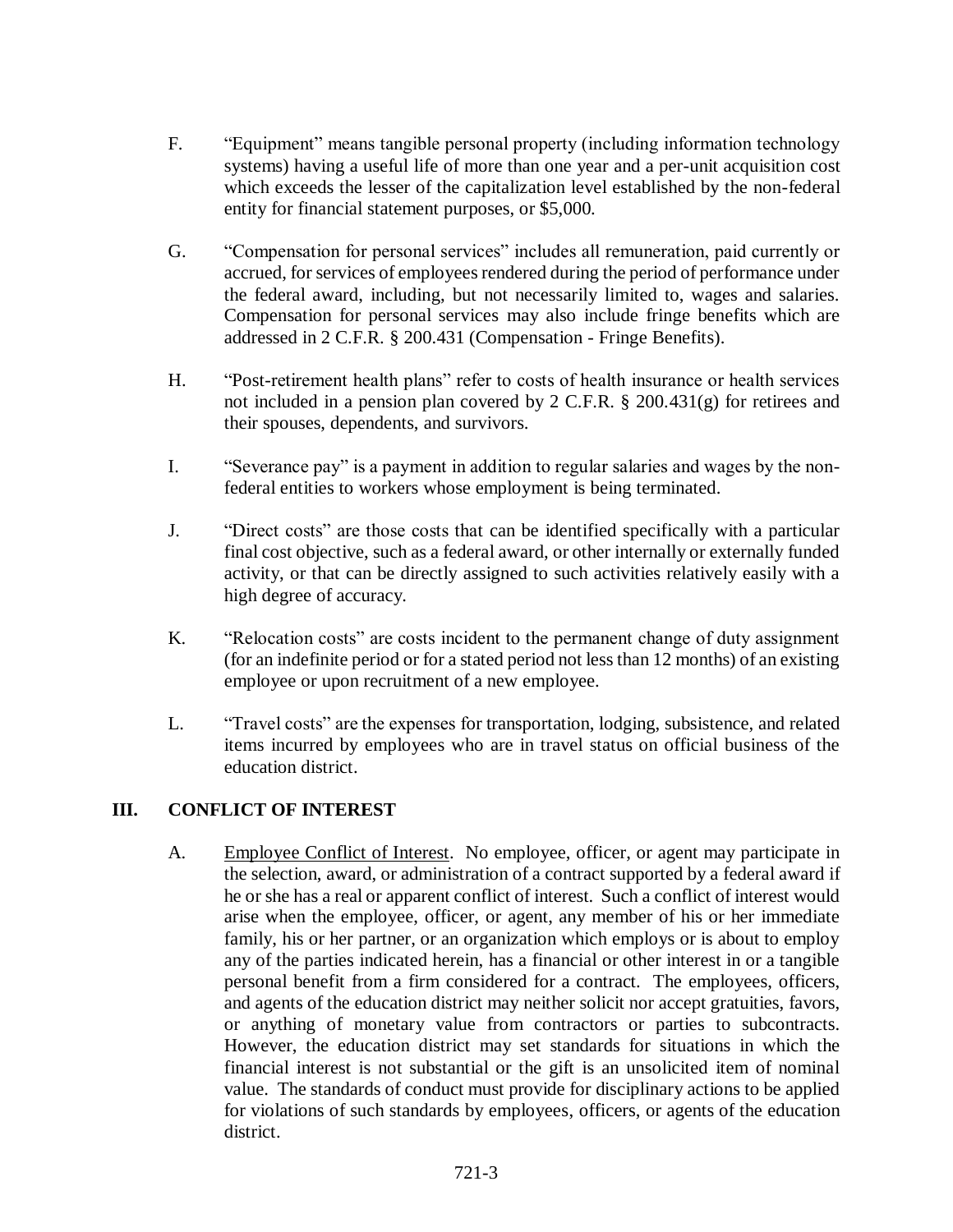- B. Organizational Conflicts of Interest. The education district is unable or appears to be unable to be impartial in conducting a procurement action involving the related organization because of relationships with a parent company, affiliate, or subsidiary organization.
- C. Disclosing Conflicts of Interest. The education district must disclose in writing any potential conflict of interest to MDE in accordance with applicable federal awarding agency policy.

# **IV. ACCEPTABLE METHODS OF PROCUREMENT**

- A. General Procurement Standards. The education district must use its own documented procurement procedures which reflect applicable state laws, provided that the procurements conform to the applicable federal law and the standards identified in the Uniform Grant Guidance.
- B. The education district must maintain oversight to ensure that contractors perform in accordance with the terms, conditions, and specifications of their contracts or purchase orders.
- C. The education district's procedures must avoid acquisition of unnecessary or duplicative items. Consideration should be given to consolidating or breaking out procurements to obtain a more economical purchase. Where appropriate, an analysis will be made of lease versus purchase alternatives and any other appropriate analysis to determine the most economical approach.
- D. The education district must award contracts only to responsible contractors possessing the ability to perform successfully under the terms and conditions of a proposed procurement. Consideration will be given to such matters as contractor integrity, compliance with public policy, record of past performance, and financial and technical resources.
- E. The education district must maintain records sufficient to detail the history of procurement. These records will include, but are not necessarily limited to, the following: rationale for the method of procurement; selection of the contract type; contractor selection or rejection; and the basis for the contract price.
- F. The education district alone must be responsible, in accordance with good administrative practice and sound business judgment, for the settlement of all contractual and administrative issues arising out of procurements. These issues include, but are not limited to, source evaluation, protests, disputes, and claims. These standards do not relieve the education district of any contractual responsibilities under its contracts.
- G. The education district must take all necessary affirmative steps to assure that minority businesses, women's business enterprises, and labor surplus area firms are used when possible.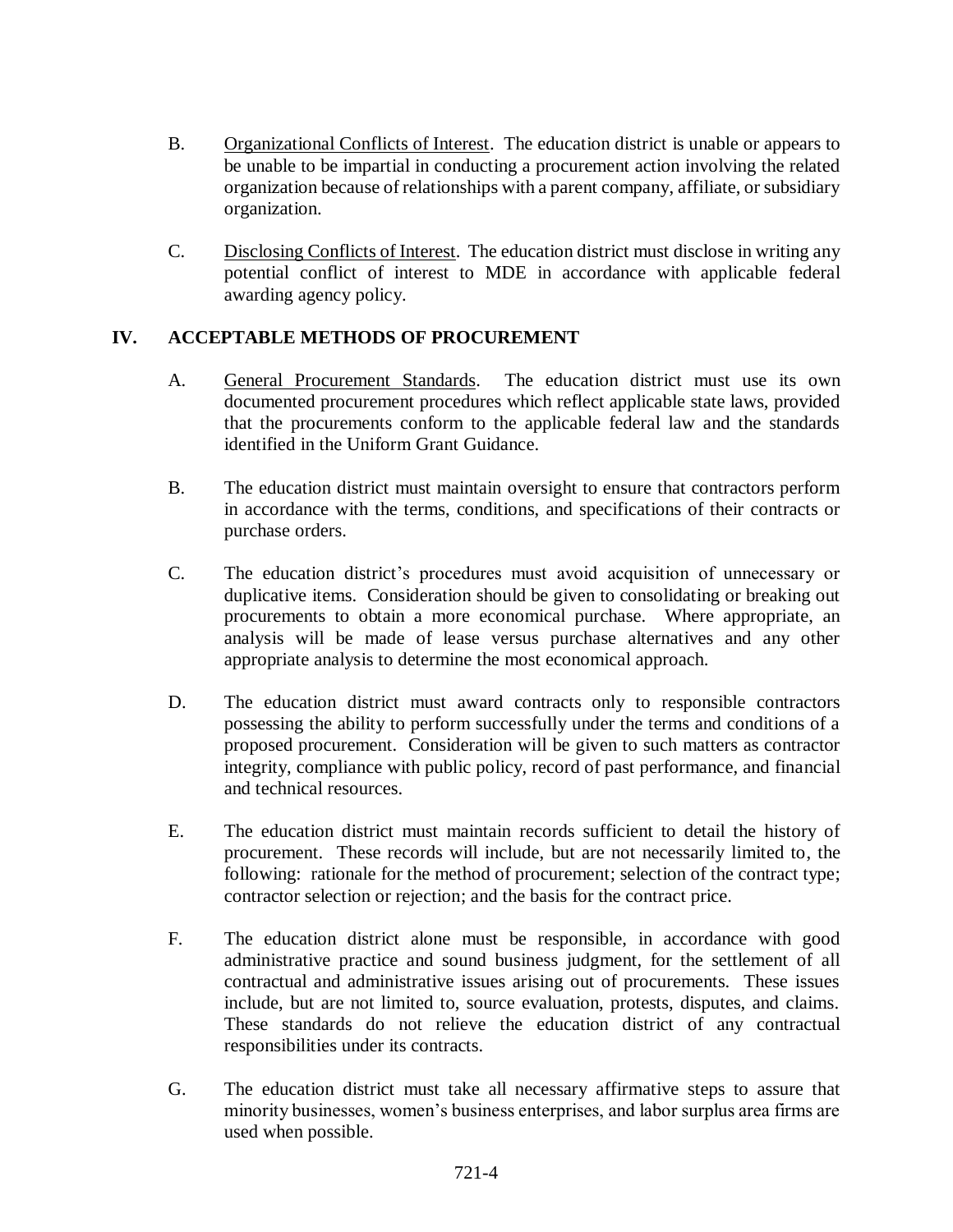- H. Methods of Procurement. The education district must use one of the following methods of procurement:
	- 1. Procurement by micro-purchases. To the extent practicable, the education district must distribute micro-purchases equitably among qualified suppliers. Micro-purchases may be awarded without soliciting competitive quotations if the education district considers the price to be reasonable.
	- 2. Procurement by small purchase procedures. If small purchase procedures are used, price or rate quotations must be obtained from an adequate number of qualified sources.
	- 3. Procurement by sealed bids (formal advertising).
	- 4. Procurement by competitive proposals. If this method is used, the following requirements apply:
		- a. Requests for proposals must be publicized and identify all evaluation factors and their relative importance. Any response to publicized requests for proposals must be considered to the maximum extent practical;
		- b. Proposals must be solicited from an adequate number of qualified sources;
		- c. The education district must have a written method for conducting technical evaluations of the proposals received and for selecting recipients;
		- d. Contracts must be awarded to the responsible firm whose proposal is most advantageous to the program, with price and other factors considered; and
		- e. The education district may use competitive proposal procedures for qualifications-based procurement of architectural/engineering (A/E) professional services whereby competitors' qualifications are evaluated and the most qualified competitor is selected, subject to negotiation of fair and reasonable compensation. The method where price is not used as a selection factor can only be used in procurement of A/E professional services; it cannot be used to purchase other types of services, though A/E firms are a potential source to perform the proposed effort.
	- 5. Procurement by noncompetitive proposals. Procurement by noncompetitive proposals may be used only when one or more of the following circumstances apply: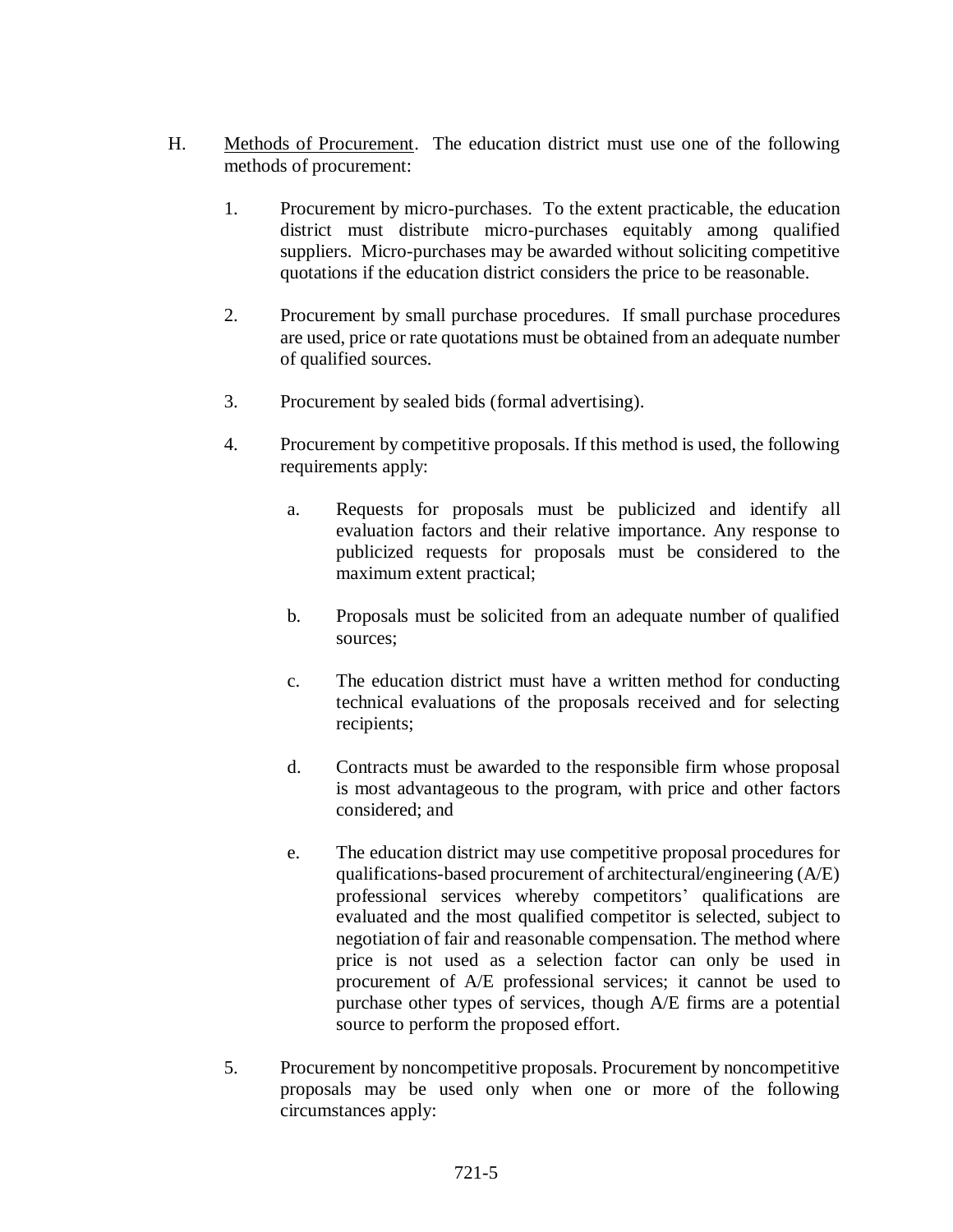- a. The item is available only from a single source;
- b. The public exigency or emergency for the requirement will not permit a delay resulting from competitive solicitation;
- c. The DOE or MDE expressly authorizes noncompetitive proposals in response to a written request from the education district; or
- d. After solicitation of a number of sources, competition is determined inadequate.
- I. Competition. The education district must have written procedures for procurement transactions. These procedures must ensure that all solicitations:
	- 1. Incorporate a clear and accurate description of the technical requirements for the material, product, or service to be procured. Such description must not, in competitive procurements, contain features which unduly restrict competition. The description may include a statement of the qualitative nature of the material, product, or service to be procured and, when necessary, must set forth those minimum essential characteristics and standards to which it must conform if it is to satisfy its intended use. Detailed product specifications should be avoided if at all possible. When making a clear and accurate description of the technical requirements is impractical or uneconomical, a "brand name or equivalent" description may be used as a means to define the performance or other salient requirements of procurement. The specific features of the named brand which must be met by offers must be clearly stated; and
	- 2. Identify all requirements which the offerors must fulfill and all other factors to be used in evaluating bids or proposals.
- J. The education district must ensure that all prequalified lists of persons, firms, or products which are used in acquiring goods and services are current and include enough qualified sources to ensure maximum open and free competition. Also, the education district must not preclude potential bidders from qualifying during the solicitation period.
- K. Non-federal entities are prohibited from contracting with or making subawards under "covered transactions" to parties that are suspended or debarred or whose principals are suspended or debarred. "Covered transactions" include procurement contracts for goods and services awarded under a grant or cooperative agreement that are expected to equal or exceed \$25,000.
- L. All nonprocurement transactions entered into by a recipient (i.e., subawards to subrecipients), irrespective of award amount, are considered covered transactions, unless they are exempt as provided in 2 C.F.R. § 180.215.

## **V. MANAGING EQUIPMENT AND SAFEGUARDING ASSETS**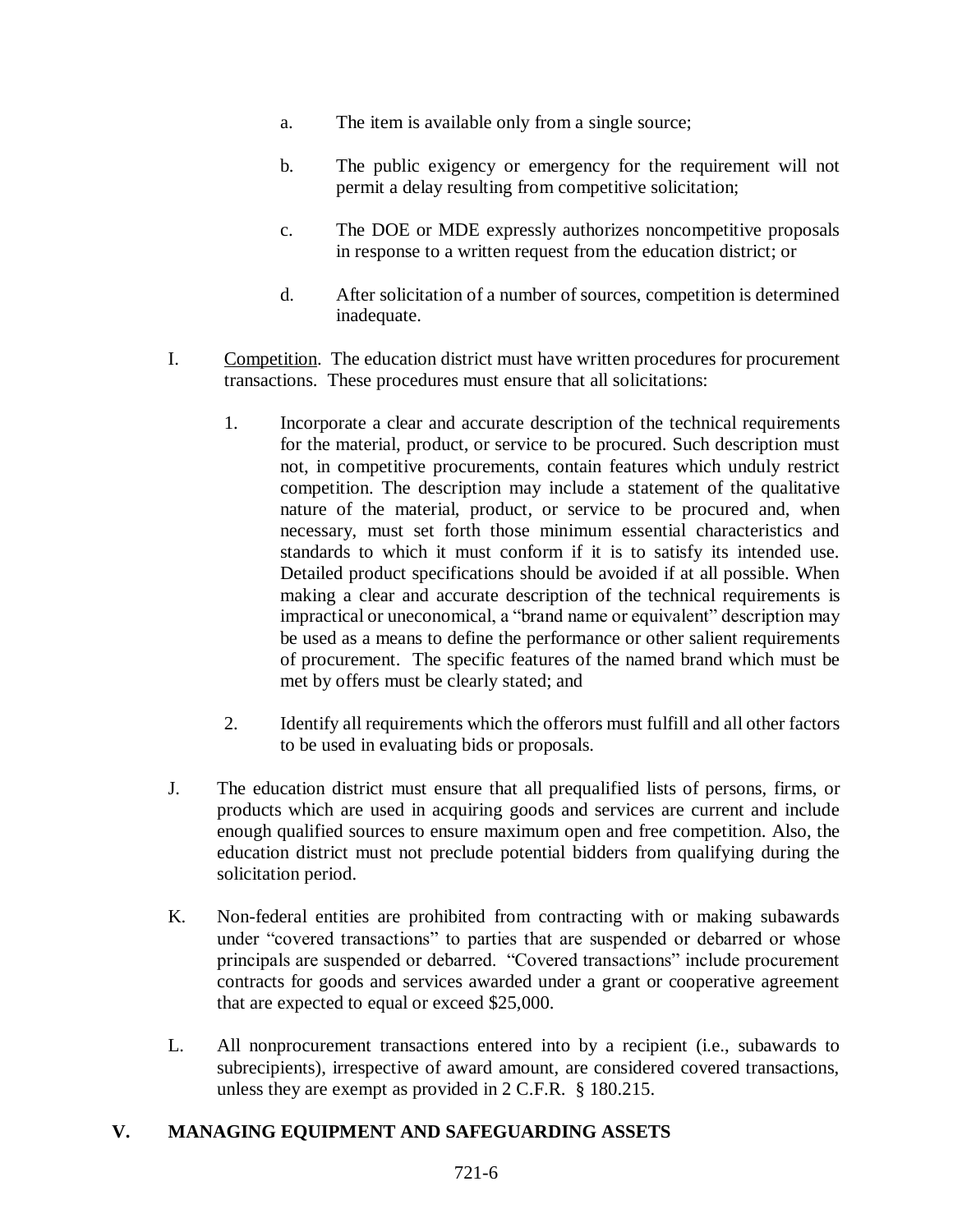A. Property Standards. The education district must, at a minimum, provide the equivalent insurance coverage for real property and equipment acquired or improved with federal funds as provided to property owned by the non-federal entity. Federally owned property need not be insured unless required by the terms and conditions of the federal award.

The education district must adhere to the requirements concerning real property, equipment, supplies, and intangible property set forth in 2 C.F.R. §§ 200.311, 200.314, and 200.315.

B. Equipment

Management requirements. Procedures for managing equipment (including replacement equipment), whether acquired in whole or in part under a federal award, until disposition takes place will, at a minimum, meet the following requirements:

- 1. Property records must be maintained that include a description of the property; a serial number or other identification number; the source of the funding for the property (including the federal award identification number (FAIN)); who holds title; the acquisition date; the cost of the property; the percentage of the federal participation in the project costs for the federal award under which the property was acquired; the location, use, and condition of the property; and any ultimate disposition data, including the date of disposition and sale price of the property.
- 2. A physical inventory of the property must be taken and the results reconciled with the property records at least once every two years.
- 3. A control system must be developed to ensure adequate safeguards to prevent loss, damage, or theft of the property. Any loss, damage, or theft must be investigated.
- 4. Adequate maintenance procedures must be developed to keep property in good condition.
- 5. If the education district is authorized or required to sell the property, proper sales procedures must be established to ensure the highest possible return.

#### **VI. FINANCIAL MANAGEMENT REQUIREMENTS**

A. Financial Management. The education district's financial management systems, including records documenting compliance with federal statues, regulations, and the terms and conditions of the federal award, must be sufficient to permit the preparation of reports required by general and program-specific terms and conditions; and the tracing of funds to a level of expenditures adequate to establish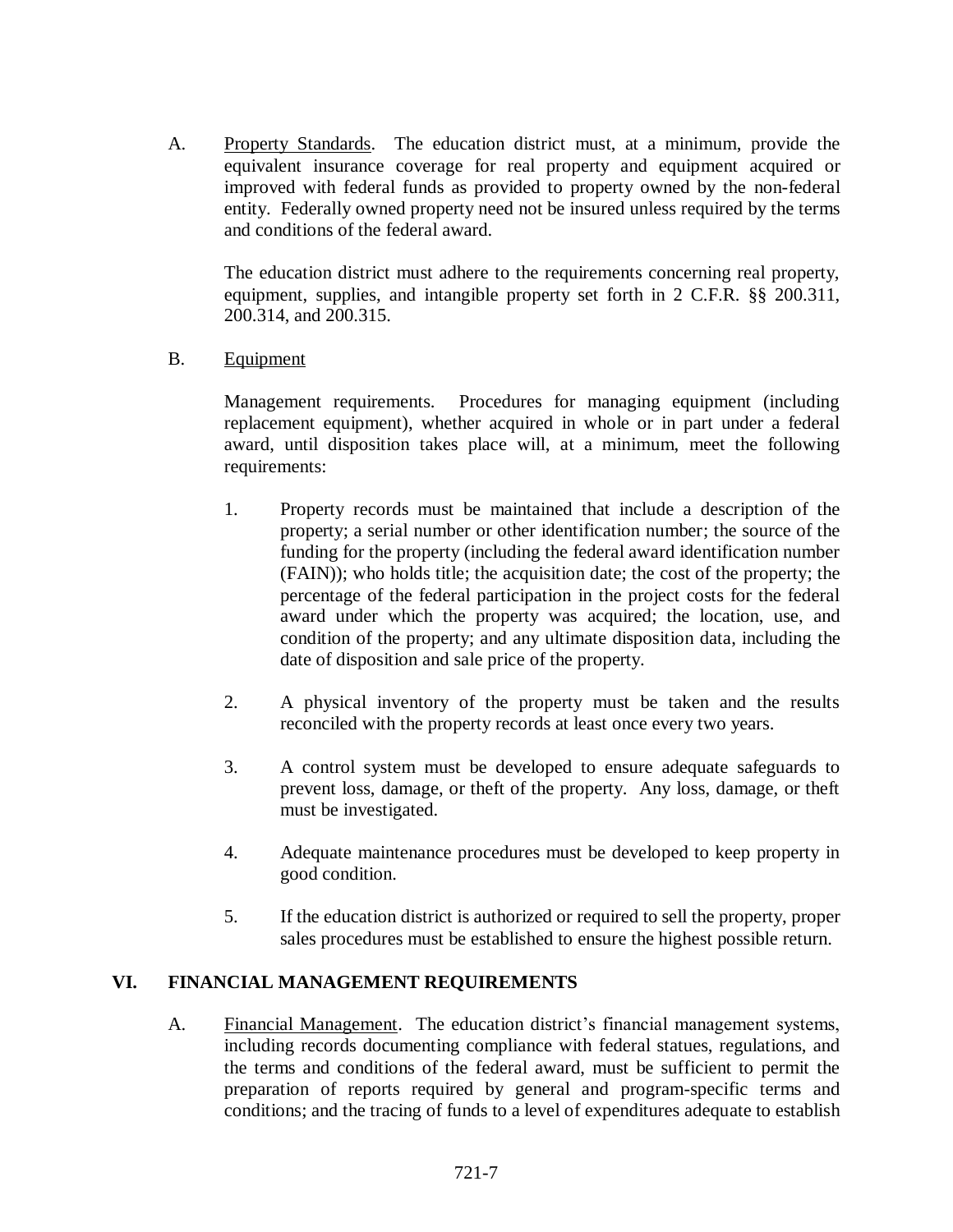that such funds have been used according to the federal statutes, regulations, and the terms and conditions of the federal award.

B. Payment. The education district must be paid in advance, provided it maintains or demonstrates the willingness to maintain both written procedures that minimize the time elapsing between the transfer of funds and disbursement between the education district and the financial management systems that meet the standards for fund control.

Advance payments to a education district must be limited to the minimum amounts needed and timed to be in accordance with the actual, immediate cash requirements of the education district in carrying out the purpose of the approved program or project. The timing and amount of advance payments must be as close as is administratively feasible to the actual disbursements by the non-federal entity for direct program or project costs and the proportionate share of any allowable indirect costs. The education district must make timely payment to contractors in accordance with the contract provisions.

C. Internal Controls. The education district must establish and maintain effective internal control over the federal award that provides reasonable assurance that the education district is managing the federal award in compliance with federal statutes, regulations, and the terms and conditions of the federal award. These internal controls should be in compliance with guidance in "Standards for Internal Control in the Federal Government," issued by the Comptroller General of the United States, or the "Internal Control Integrated Framework," issued by the Committee of Sponsoring Organizations of the Treadway Commission (COSO).

The education district must comply with federal statutes, regulations, and the terms and conditions of the federal award.

The education district must also evaluate and monitor the education district's compliance with statutes, regulations, and the terms and conditions of the federal award.

The education district must also take prompt action when instances of noncompliance are identified, including noncompliance identified in audit findings.

The education district must take reasonable measures to safeguard protected personally identifiable information considered sensitive consistent with applicable federal and state laws regarding privacy and obligations of confidentiality.

## **VII. ALLOWABLE USE OF FUNDS AND COST PRINCIPLES**

A. Allowable Use of Funds. The education district administration and board will enforce appropriate procedures and penalties for program, compliance, and accounting staff responsible for the allocation of federal grant costs based on their allowability and their conformity with federal cost principles to determine the allowability of costs.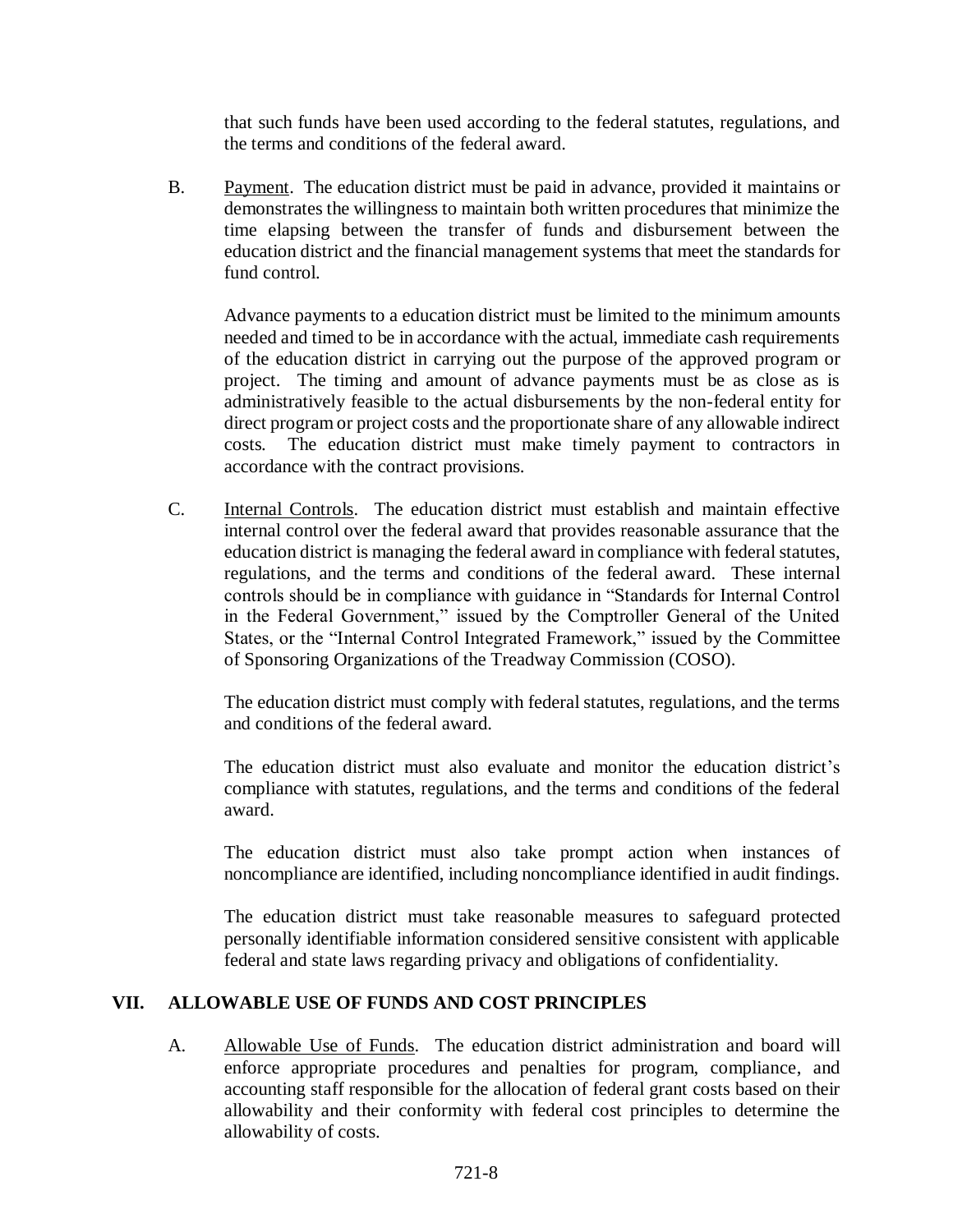## B. Definitions

- 1. "Allowable cost" means a cost that complies with all legal requirements that apply to a particular federal education program, including statutes, regulations, guidance, applications, and approved grant awards.
- 2. "Education Department General Administrative Regulations (EDGAR)" means a compilation of regulations that apply to federal education programs. These regulations contain important rules governing the administration of federal education programs and include rules affecting the allowable use of federal funds (including rules regarding allowable costs, the period of availability of federal awards, documentation requirements, and grants management requirements). EDGAR can be accessed at: [http://www2.ed.gov/policy/fund/reg/edgarReg/edgar.html.](http://www2.ed.gov/policy/fund/reg/edgarReg/edgar.html)
- 3. "Omni Circular" or "2 C.F.R. Part 200s" or "Uniform Administrative Requirements, Cost Principles, and Audit Requirements for Federal Awards" means federal cost principles that provide standards for determining whether costs may be charged to federal grants.
- 4. "Advance payment" means a payment that a federal awarding agency or passthrough entity makes by any appropriate payment mechanism, including a predetermined payment schedule, before the non-federal entity disburses the funds for program purposes.
- C. Allowable Costs. The following items are costs that may be allowable under the 2 C.F.R. Part 200s under specific conditions:
	- 1. Advisory councils;
	- 2. Audit costs and related services;
	- 3. Bonding costs;
	- 4. Communication costs;
	- 5. Compensation for personal services;
	- 6. Depreciation and use allowances;
	- 7. Employee morale, health, and welfare costs;
	- 8. Equipment and other capital expenditures;
	- 9. Gains and losses on disposition of depreciable property and other capital assets and substantial relocation of federal programs;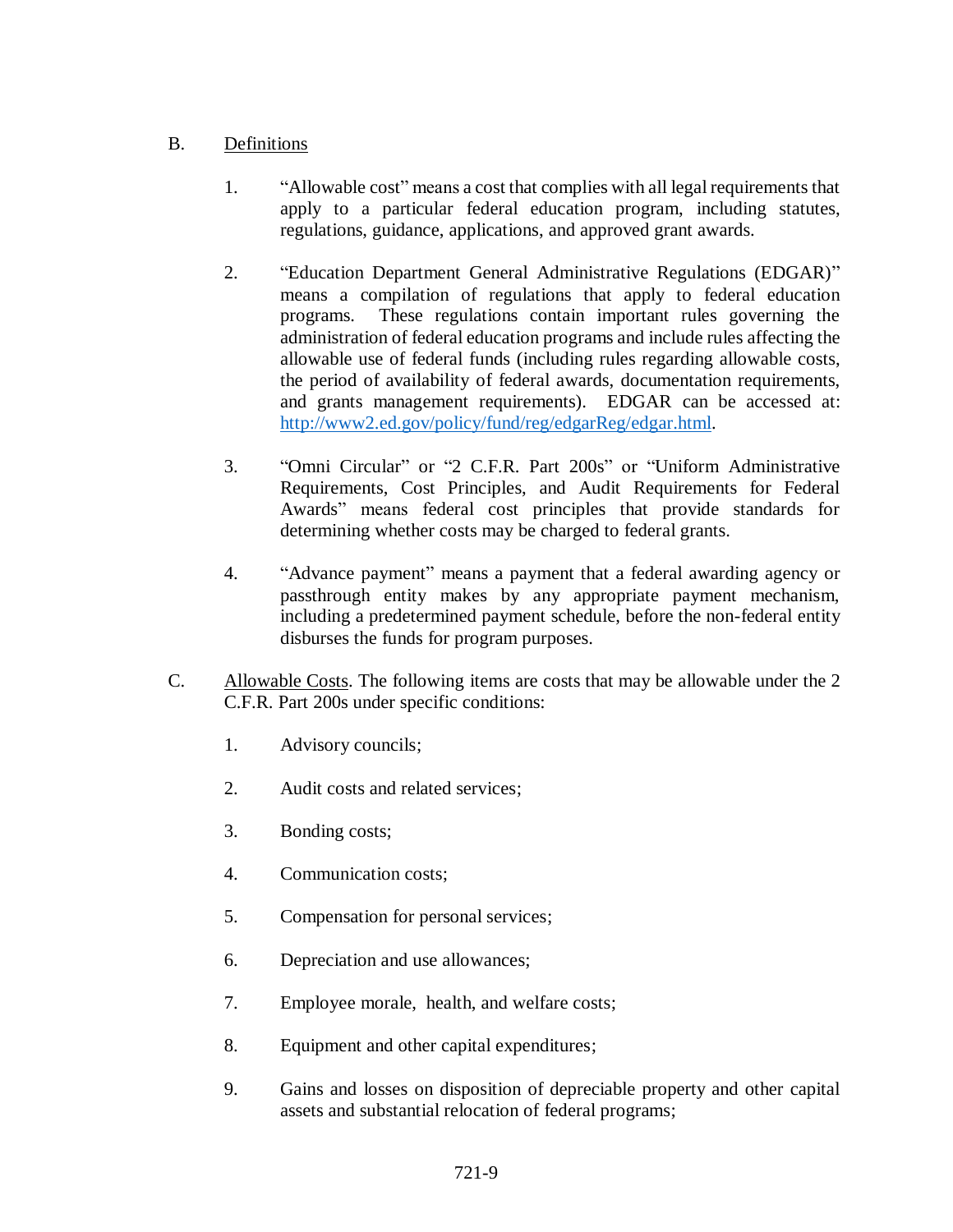- 10. Insurance and indemnification;
- 11. Maintenance, operations, and repairs;
- 12. Materials and supplies costs;
- 13. Meetings and conferences;
- 14. Memberships, subscriptions, and professional activity costs;
- 15. Security costs;
- 16. Professional service costs;
- 17. Proposal costs;
- 18. Publication and printing costs;
- 19. Rearrangement and alteration costs;
- 20. Rental costs of building and equipment;
- 21. Training costs; and
- 22. Travel costs.
- D. Costs Forbidden by Federal Law. 2 CFR Part 200s and EDGAR identify certain costs that may never be paid with federal funds. The following list provides examples of such costs. If a cost is on this list, it may not be supported with federal funds. The fact that a cost is not on this list does not mean it is necessarily permissible. Other important restrictions apply to federal funds, such as those items detailed in the 2 CFR Part 200s; thus, the following list is not exhaustive:
	- 1. Advertising and public relations costs (with limited exceptions), including promotional items and memorabilia, models, gifts, and souvenirs;
	- 2. Alcoholic beverages;
	- 3. Bad debts;
	- 4. Contingency provisions (with limited exceptions);
	- 5. Fundraising and investment management costs (with limited exceptions);
	- 6. Donations;
	- 7. Contributions;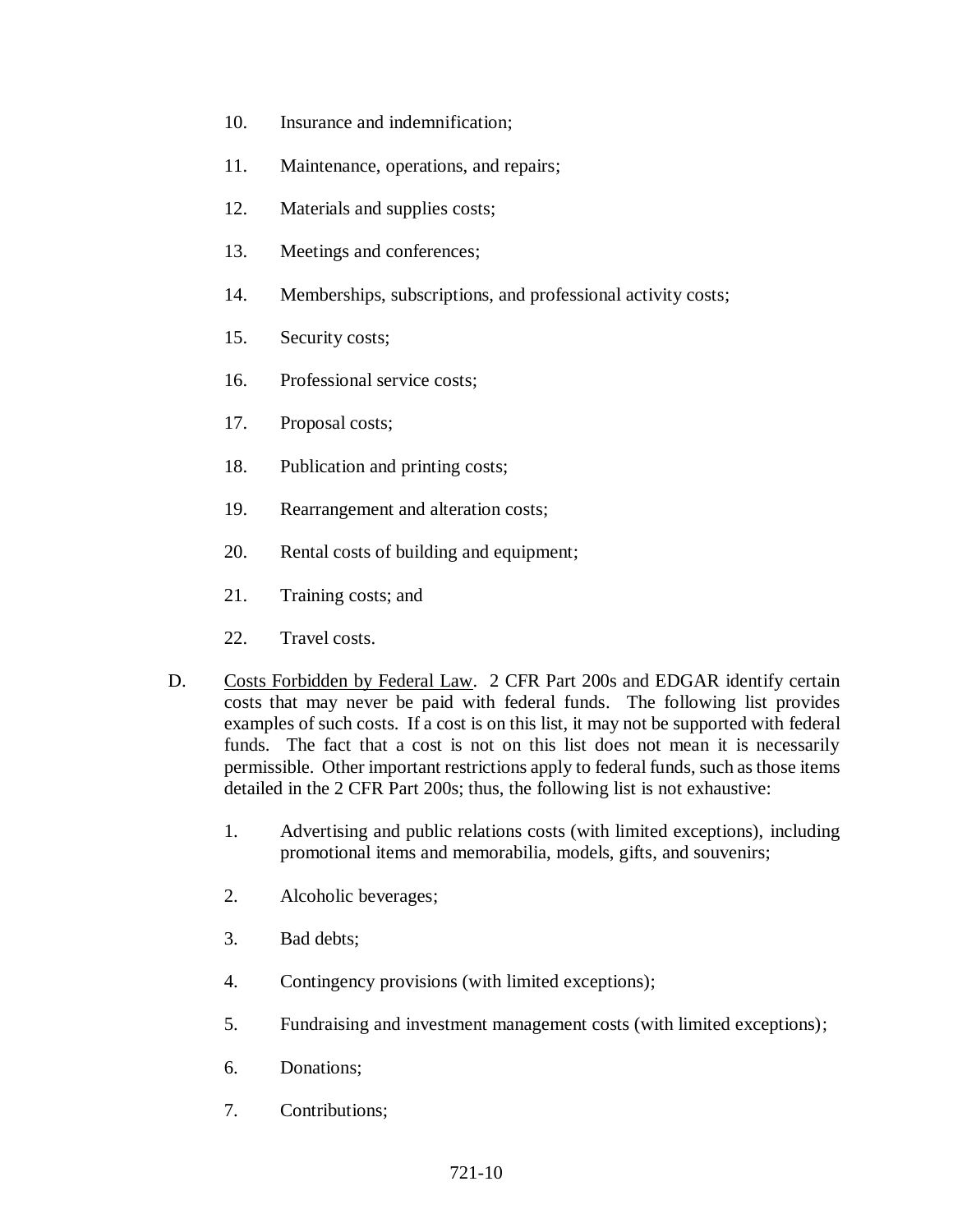- 8. Entertainment (amusement, diversion, and social activities and any associated costs);
- 9. Fines and penalties;
- 10. General government expenses (with limited exceptions pertaining to Indian tribal governments and Councils of Government (COGs));
- 11. Goods or services for personal use;
- 12. Interest, except interest specifically stated in 2 C.F.R. § 200.441 as allowable;
- 13. Religious use;
- 14. The acquisition of real property (unless specifically permitted by programmatic statute or regulations, which is very rare in federal education programs);
- 15. Construction (unless specifically permitted by programmatic statute or regulations, which is very rare in federal education programs); and
- 16. Tuition charged or fees collected from students applied toward meeting matching, cost sharing, or maintenance of effort requirements of a program.

# E. Program Allowability

- 1. Any cost paid with federal education funds must be permissible under the federal program that would support the cost.
- 2. Many federal education programs detail specific required and/or allowable uses of funds for that program. Issues such as eligibility, program beneficiaries, caps or restrictions on certain types of program expenses, other program expenses, and other program specific requirements must be considered when performing the programmatic analysis.
- 3. The two largest federal K-12 programs, Title I, Part A, and the Individuals with Disabilities Education Act (IDEA), do not contain a use of funds section delineating the allowable uses of funds under those programs. In those cases, costs must be consistent with the purposes of the program in order to be allowable.
- F. Federal Cost Principles
	- 1. The Omni Circular defines the parameters for the permissible uses of federal funds. While many requirements are contained in the Omni Circular, it includes five core principles that serve as an important guide for effective grant management. These core principles require all costs to be: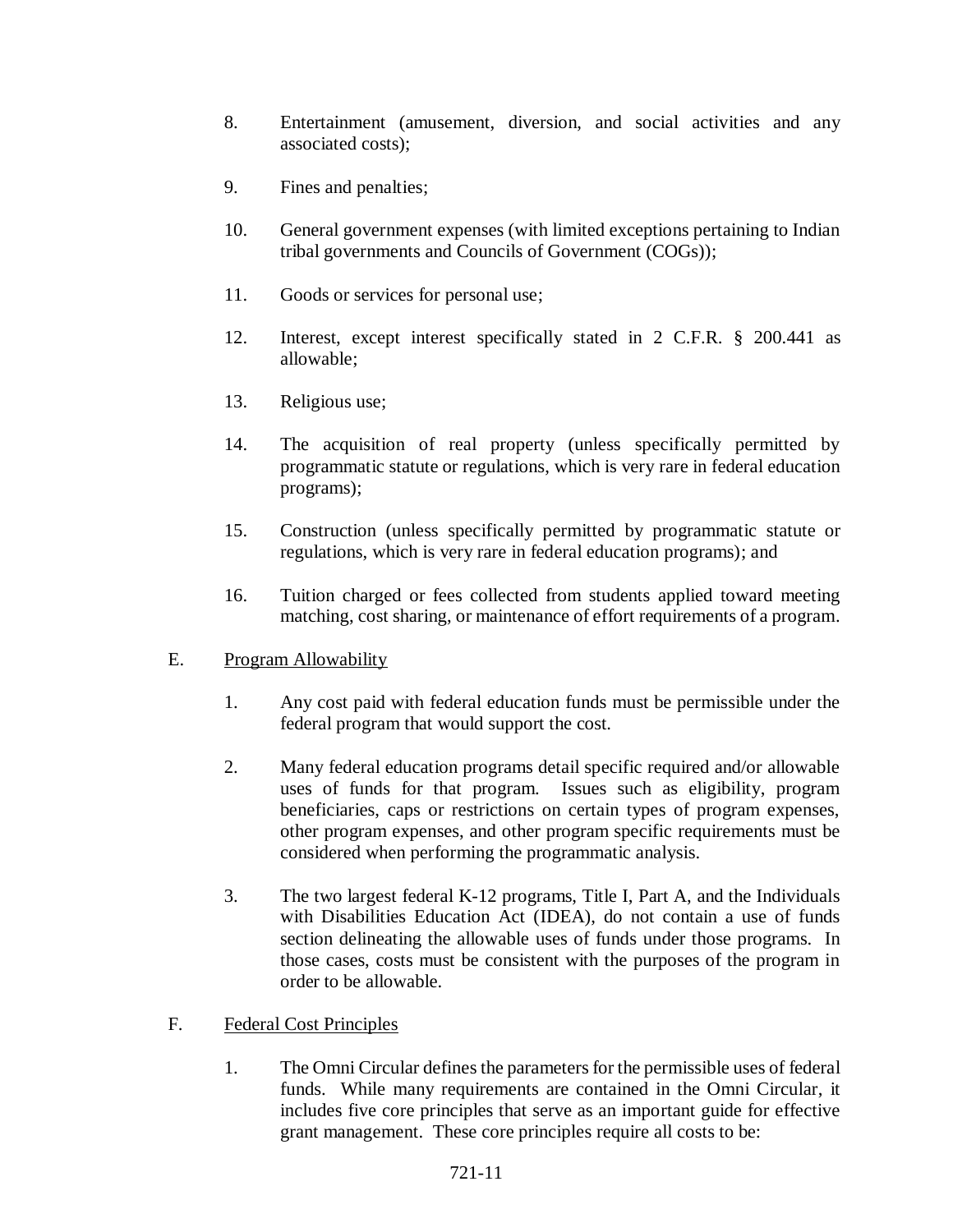- a. Necessary for the proper and efficient performance or administration of the program.
- b. Reasonable. An outside observer should clearly understand why a decision to spend money on a specific cost made sense in light of the cost, needs, and requirements of the program.
- c. Allocable to the federal program that paid for the cost. A program must benefit in proportion to the amount charged to the federal program – for example, if a teacher is paid 50% with Title I funds, the teacher must work with the Title I program/students at least 50% of the time. Recipients also need to be able to track items or services purchased with federal funds so they can prove they were used for federal program purposes.
- d. Authorized under state and local rules. All actions carried out with federal funds must be authorized and not prohibited by state and local laws and policies.
- e. Adequately documented. A recipient must maintain proper documentation so as to provide evidence to monitors, auditors, or other oversight entities of how the funds were spent over the lifecycle of the grant.
- G. Program Specific Fiscal Rules. The Omni Circular also contains specific rules on selected items of costs. Costs must comply with these rules in order to be paid with federal funds.
	- 1. All federal education programs have certain program specific fiscal rules that apply. Determining which rules apply depends on the program; however, rules such as supplement, not supplant, maintenance of effort, comparability, caps on certain uses of funds, etc., have an important impact when analyzing whether a particular cost is permissible.
	- 2. Many state-administered programs require local education agencies (LEAs) to use federal program funds to supplement the amount of state, local, and, in some cases, other federal funds they spend on education costs and not to supplant (or replace) those funds. Generally, the "supplement, not supplant" provision means that federal funds must be used to supplement the level of funds from non-federal sources by providing additional services, staff, programs, or materials. In other words, federal funds normally cannot be used to pay for things that would otherwise be paid for with state or local funds (and, in some cases, with other federal funds).
	- 3. Auditors generally presume supplanting has occurred in three situations:
		- a. Education district uses federal funds to provide services that the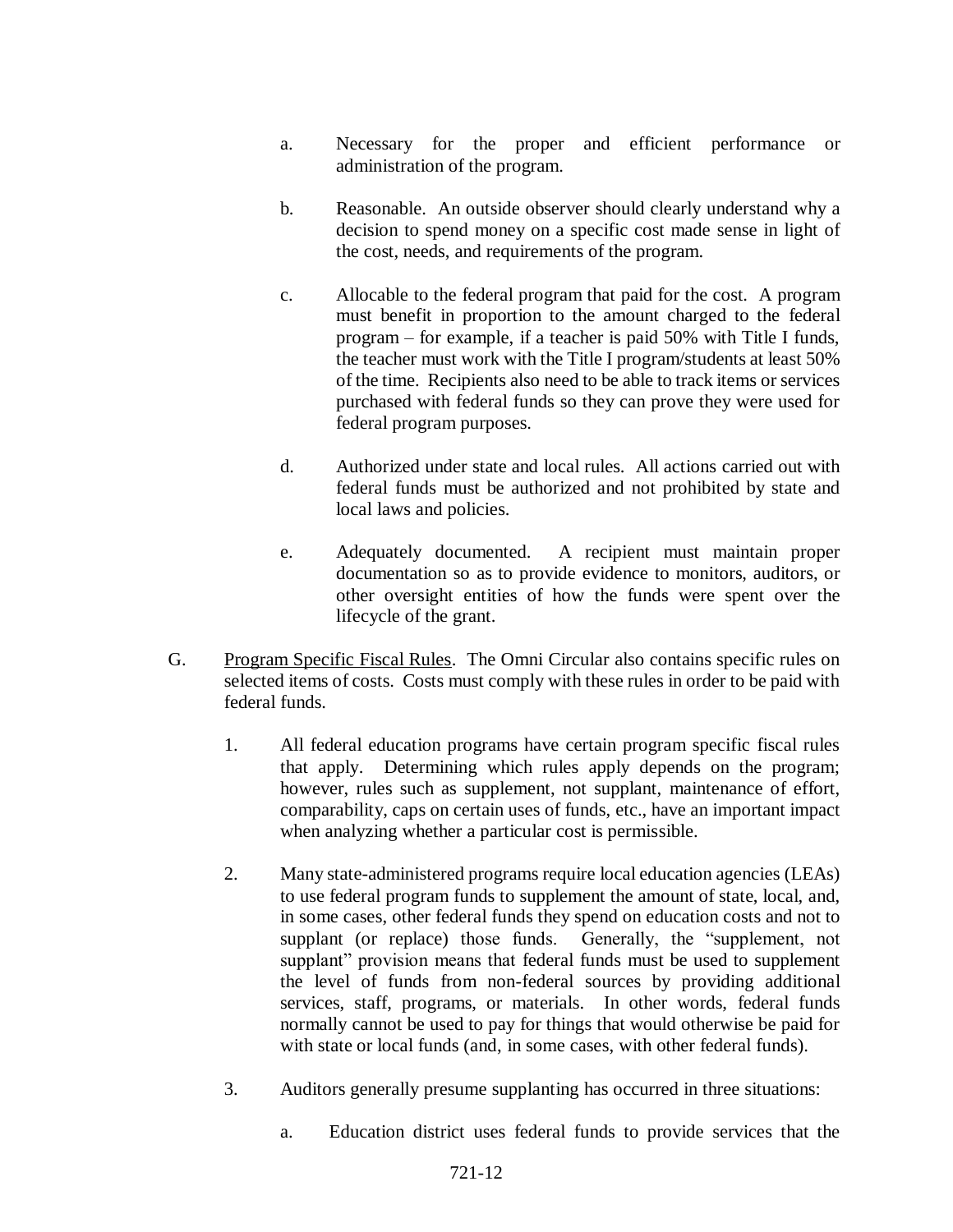education district is required to make available under other federal, state, or local laws.

- b. Education district uses federal funds to provide services that the education district provided with state or local funds in the prior year.
- c. Education district uses Title I, Part A, or Migrant Education Program funds to provide the same services to Title I or Migrant students that the education district provides with state or local funds to nonparticipating students.
- 4. These presumptions apply differently in different federal programs and also in schoolwide program schools. Staff should be familiar with the supplement not supplant provisions applicable to their program.
- H. Approved Plans, Budgets, and Special Conditions
	- 1. As required by the Omni Circular, all costs must be consistent with approved program plans and budgets.
	- 2. Costs must also be consistent with all terms and conditions of federal awards, including any special conditions imposed on the education district's grants.
- I. Training
	- 1. The education district will provide training on the allowable use of federal funds to all staff involved in federal programs.
	- 2. The education district will promote coordination between all staff involved in federal programs through activities, such as routine staff meetings and training sessions.
- J. Employee Sanctions. Any education district employee who violates this policy will be subject to discipline, as appropriate, up to and including the termination of employment.

## **VIII. COMPENSATION – PERSONAL SERVICES EXPENSES AND REPORTING**

A. Compensation – Personal Services

Costs of compensation are allowable to the extent that they satisfy the specific requirements of the Uniform Grant Guidance and that the total compensation for individual employees:

1. Is reasonable for the services rendered and conforms to the established written policy of the education district consistently applied to both federal and non-federal activities; and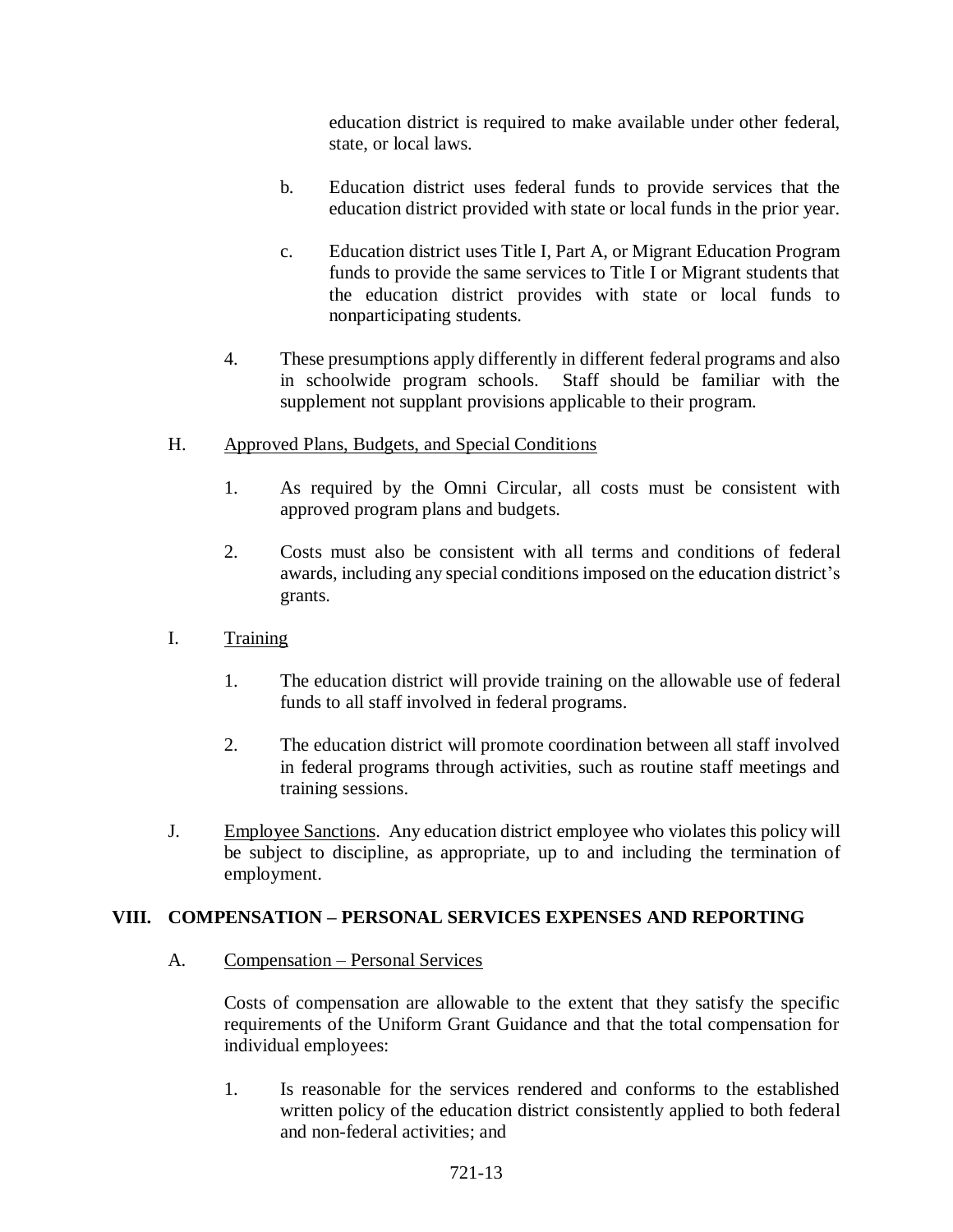2. Follows an appointment made in accordance with a education district's written policies and meets the requirements of federal statute, where applicable.

Unless an arrangement is specifically authorized by a federal awarding agency, a education district must follow its written non-federal, entitywide policies and practices concerning the permissible extent of professional services that can be provided outside the education district for non-organizational compensation.

### B. Compensation – Fringe Benefits

1. During leave.

The costs of fringe benefits in the form of regular compensation paid to employees during periods of authorized absences from the job, such as for annual leave, family-related leave, sick leave, holidays, court leave, military leave, administrative leave, and other similar benefits, are allowable if all of the following criteria are met:

- a. They are provided under established written leave policies;
- b. The costs are equitably allocated to all related activities, including federal awards; and
- c. The accounting basis (cash or accrual) selected for costing each type of leave is consistently followed by the education district.
- 2. The costs of fringe benefits in the form of employer contributions or expenses for social security; employee life, health, unemployment, and worker's compensation insurance (except as indicated in 2 C.F.R. § 200.447(d)); pension plan costs; and other similar benefits are allowable, provided such benefits are granted under established written policies. Such benefits must be allocated to federal awards and all other activities in a manner consistent with the pattern of benefits attributable to the individuals or group(s) of employees whose salaries and wages are chargeable to such federal awards and other activities and charged as direct or indirect costs in accordance with the education district's accounting practices.
- 3. Actual claims paid to or on behalf of employees or former employees for workers' compensation, unemployment compensation, severance pay, and similar employee benefits (e.g., post-retirement health benefits) are allowable in the year of payment provided that the education district follows a consistent costing policy.
- 4. Pension plan costs may be computed using a pay-as-you-go method or an acceptable actuarial cost method in accordance with the written policies of the education district.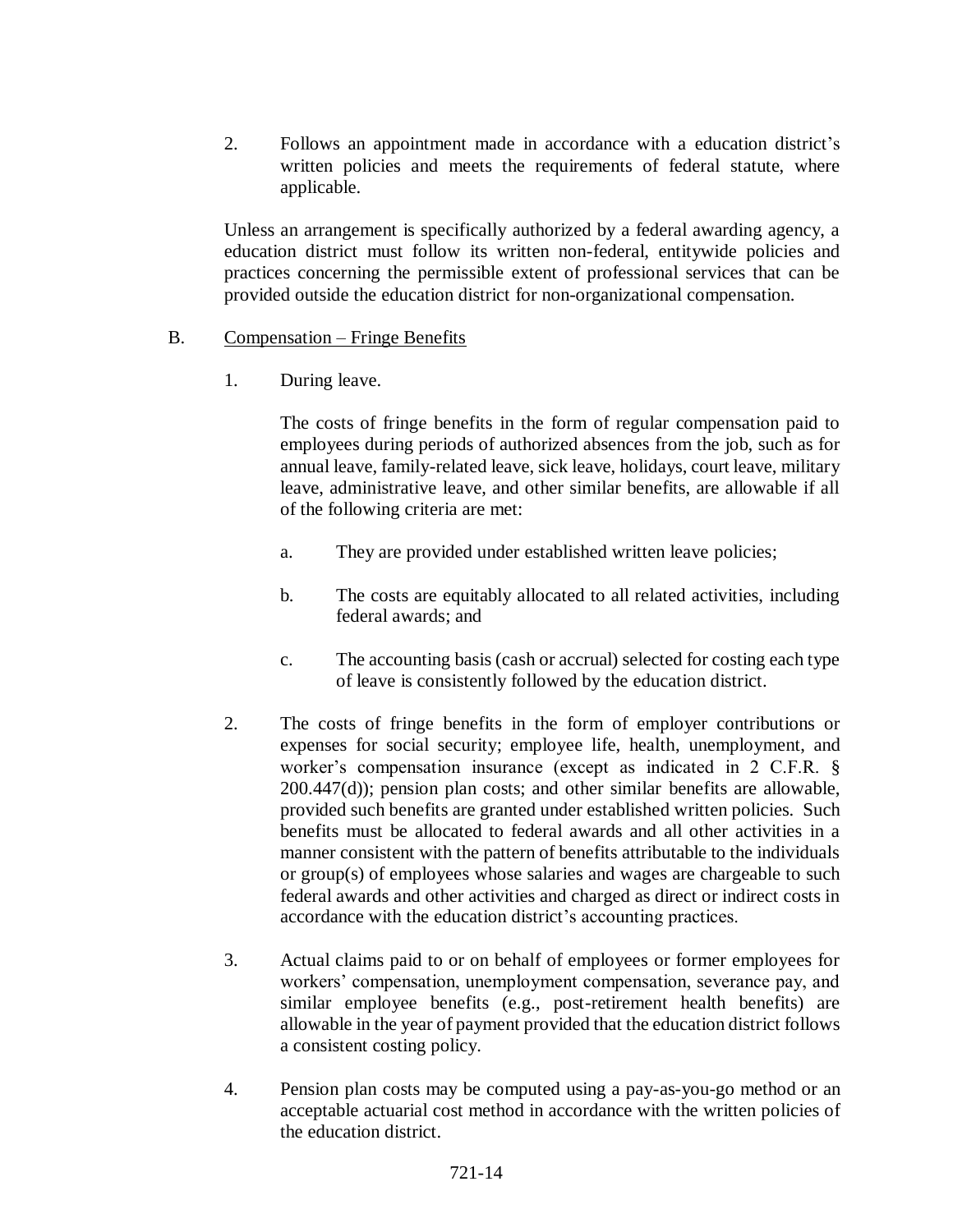- 5. Post-retirement costs may be computed using a pay-as-you-go method or an acceptable actuarial cost method in accordance with established written policies of the education district.
- 6. Costs of severance pay are allowable only to the extent that, in each case, severance pay is required by law; employer-employee agreement; established policy that constitutes, in effect, an implied agreement on the education district's part; or circumstances of the particular employment.
- C. Insurance and Indemnification. Types and extent and cost of coverage are in accordance with the education district's policy and sound business practice.
- D. Recruiting Costs. Short-term, travel visa costs (as opposed to longer-term, immigration visas) may be directly charged to a federal award, so long as they are:
	- 1. Critical and necessary for the conduct of the project;
	- 2. Allowable under the cost principles set forth in the Uniform Grant Guidance;
	- 3. Consistent with the education district's cost accounting practices and education district policy; and
	- 4. Meeting the definition of "direct cost" in the applicable cost principles of the Uniform Grant Guidance.
- E. Relocation Costs of Employees. Relocation costs are allowable, subject to the limitations described below, provided that reimbursement to the employee is in accordance with the education district's reimbursement policy.
- F. Travel Costs. Travel costs may be charged on an actual cost basis, on a per diem or mileage basis in lieu of actual costs incurred, or on a combination of the two, provided the method used is applied to an entire trip and not to selected days of the trip, and results in charges consistent with those normally allowed in like circumstances in the education district's non-federally funded activities and in accordance with the education district's reimbursement policies.

Costs incurred by employees and officers for travel, including costs of lodging, other subsistence, and incidental expenses, must be considered reasonable and otherwise allowable only to the extent such costs do not exceed charges normally allowed by the education district in its regular operations according to the education district's written reimbursement and/or travel policies.

In addition, when costs are charged directly to the federal award, documentation must justify the following:

1. Participation of the individual is necessary to the federal award; and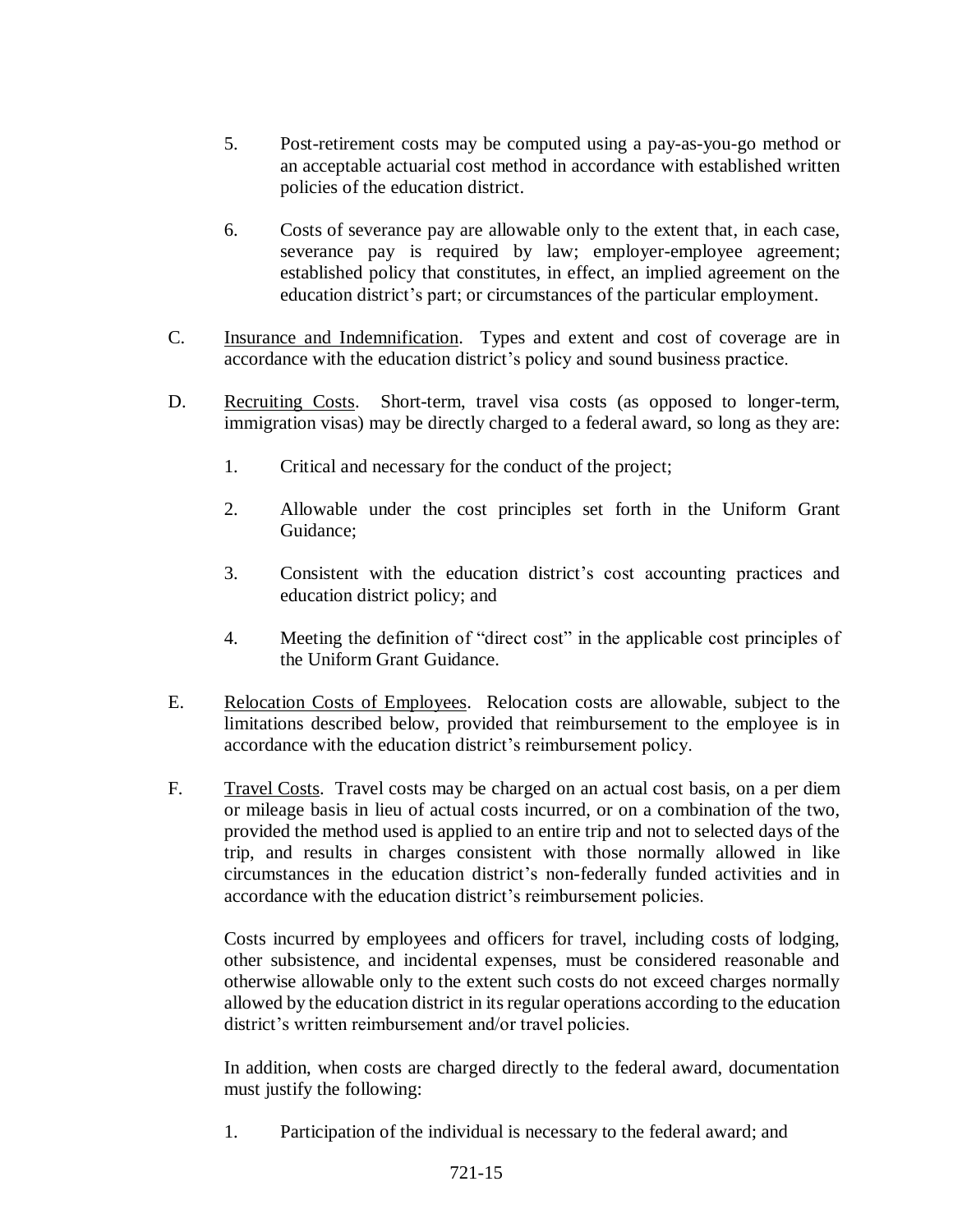2. The costs are reasonable and consistent with the education district's established travel policy.

Temporary dependent care costs above and beyond regular dependent care that directly results from travel to conferences is allowable provided the costs are:

- 1. A direct result of the individual's travel for the federal award;
- 2. Consistent with the education district's documented travel policy for all education district travel; and
- 3. Only temporary during the travel period.

*[Note: Noncompliance. If an education district fails to comply with federal statutes, regulations, or the terms and conditions of a federal award, the DOE or MDE may impose additional conditions, as described in 2 C.F.R. § 200.207 (Specific Conditions). If the DOE or MDE determines that noncompliance cannot be remedied by imposing additional conditions, the DOE or MDE may take one or more of the following actions, as appropriate under the circumstances: 1) Temporarily withhold cash payments pending correction of the deficiency by the education district or more severe enforcement action by the DOE or MDE; 2) Disallow (that is, deny both use of funds and any applicable matching credit for) all or part of the cost of the activity or action not in compliance; 3) Wholly or partly suspend or terminate the federal award; 4) Initiate suspension or debarment proceedings as authorized under 2 C.F.R. Part 180 and DOE regulations (or, in the case of MDE, recommend such a proceeding be initiated by the DOE); 5) Withhold further federal awards for the project or program; and/or 6) Take other remedies that may be legally available.]*

| <b>Legal References:</b> | 2 C.F.R. § 200.12 (Capital Assets)                                     |
|--------------------------|------------------------------------------------------------------------|
|                          | $2$ C.F.R. § 200.112 (Conflict of Interest)                            |
|                          | 2 C.F.R. § 200.113 (Mandatory Disclosures)                             |
|                          | 2 C.F.R. § 200.205(d) (Federal Awarding Agency Review of Risk Posed by |
|                          | Applicants)                                                            |
|                          | 2 C.F.R. § 200.212 (Suspension and Debarment)                          |
|                          | 2 C.F.R. § 200.300(b) (Statutory and National Policy Requirements)     |
|                          | 2 C.F.R. § 200.302 (Financial Management)                              |
|                          | 2 C.F.R. § 200.303 (Internal Controls)                                 |
|                          | 2 C.F.R. § 200.305(b)(1) (Payment)                                     |
|                          | 2 C.F.R. § 200.310 (Insurance Coverage)                                |
|                          | 2 C.F.R. § 200.311 (Real Property)                                     |
|                          | 2 C.F.R. § 200.313(d) (Equipment)                                      |
|                          | 2 C.F.R. § 200.314 (Supplies)                                          |
|                          | 2 C.F.R. § 200.315 (Intangible Property)                               |
|                          | 2 C.F.R. § 200.318 (General Procurement Standards)                     |
|                          | 2 C.F.R. § 200.319(c) (Competition)                                    |
|                          | 2 C.F.R. § 200.320 (Methods of Procurement to be Followed)             |